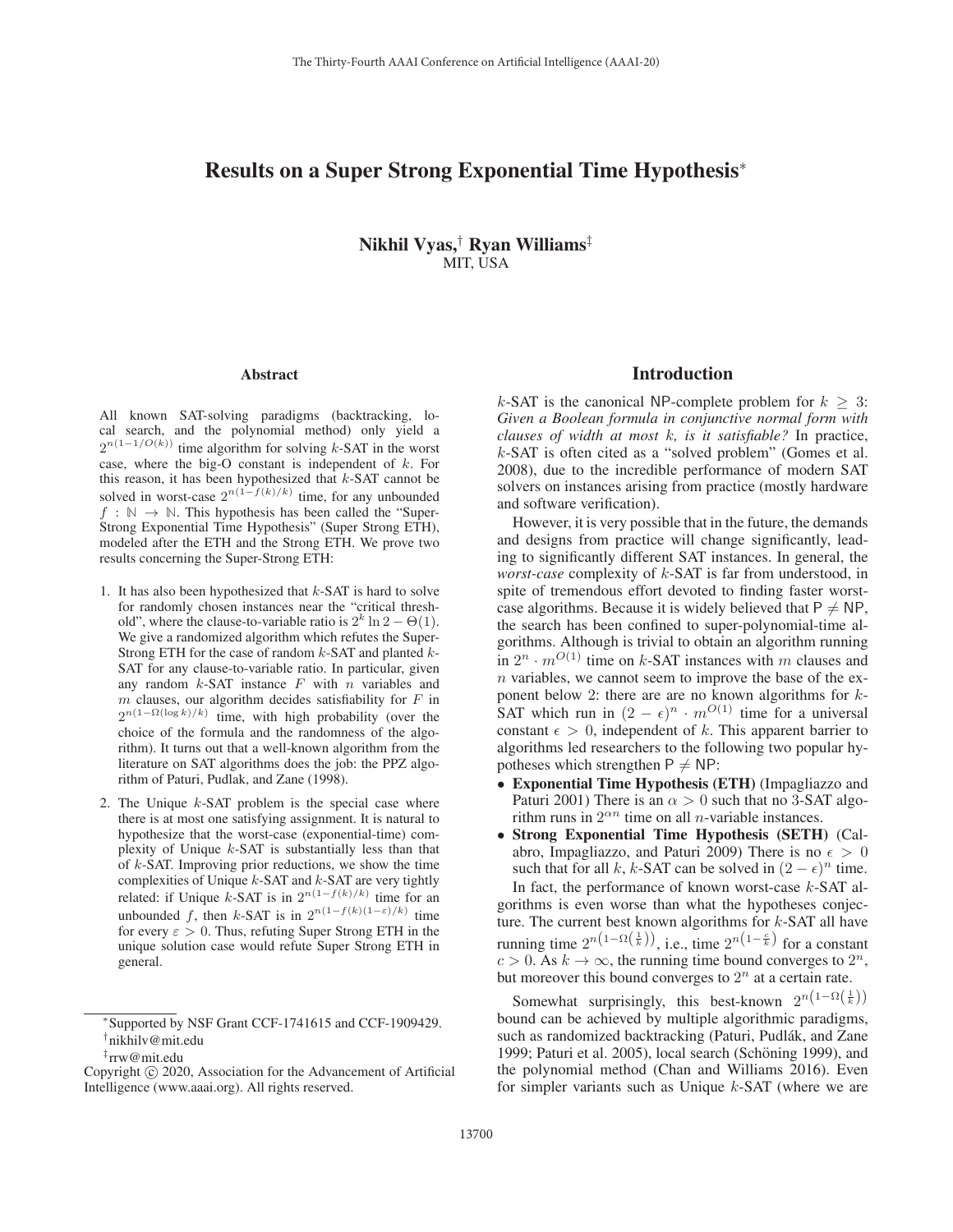promised there is at most one satisfying assignment), there are no known algorithms with a better dependence on  $k$  in the exponent. Hence it is consistent with current theory that this runtime of  $2^{n(1-\Omega(\frac{1}{k}))}$  is actually optimal for worst-<br>case k-SAT. This possibility was termed the Super-Strong case k-SAT. This possibility was termed the Super-Strong ETH in a 2015 talk by the second author (Williams August 2015).

**Super-SETH:** For all unbounded function  $f : \mathbb{N} \to \mathbb{N}$ , there is no (randomized)  $2^{n(1-\frac{f(k)}{k})}$ -time algorithm for  $k$ -SAT  $k$ -SAT.

In the full version of this work (Vyas and Williams 2019), we study Super-SETH in two natural restricted scenarios:

- Random/Planted  $k$ -SAT. In the case of random  $k$ -SAT, two cases are generally studied. The first is that of finding a SAT assignment to a random  $k$ -SAT instance, where each clause is drawn uniformly and independently from the set of all possible k-width clauses. The second case is that of finding SAT assignments to planted  $k$ -SAT instances, where a random (hidden) solution  $\sigma$  is sampled, then each clause is drawn uniformly and independently from the set of all possible k-width clauses that satisfy  $\sigma$ . Random k-SAT has a well-known "sharp threshold" behavior: depending on the ratio of clauses-to-variables, the formula is either very likely to be satisfiable, or very likely to be unsatisfiable. In particular, for  $\alpha_{sat} = 2^k \ln 2 - \Theta(1)$ and for all constant  $\epsilon > 0$ , random k-SAT instances are<br>SAT who (with high probability) for  $m < (\alpha_{\text{est}} - \epsilon)n$ SAT w.h.p. (with high probability) for  $m < (\alpha_{sat} - \epsilon)n$ <br>and UNSAT w.h.p. for  $m > (\alpha_{sat} + \epsilon)n$  (Ding. Sly, and and UNSAT w.h.p. for  $m > (\alpha_{sat} + \epsilon)n$  (Ding, Sly, and Sun 2015). Note that as far as decidentity is concerned Sun 2015). Note that, as far as decidability is concerned, for instances below (respectively, above) the threshold we may simply output "SAT" (respectively, "UNSAT") and we will be correct whp. It has been conjectured (Cook and Mitchell 1996; Selman, Mitchell, and Levesque 1996) that random instances at the threshold  $m = \alpha_{sat} n$  are the hardest random instances, and it is difficult to determine their satisfiability. We are motivated by the following strengthening of this conjecture: Are random instances near the threshold as hard as the worst-case instances of k-SAT?
- Unique  $k$ -SAT. The Unique  $k$ -SAT problem is the special case of finding a SAT assignment to a  $k$ -CNF, when one is promised that there is at most one satisfying assignment. It is well-known to be NP-complete under randomized reductions (Valiant and Vazirani 1986). As mentioned earlier, the best known algorithms for Unique k-SAT have the same running time behavior of  $2^{n(1-O(\frac{1}{k}))}$ <br>as k-SAT. In fact some of the best-known k-SAT algoas  $k$ -SAT. In fact some of the best-known  $k$ -SAT algorithms (PPZ and PPSZ) (Paturi, Pudlák, and Zane 1999; Paturi et al. 2005) have an easier analysis when restricted to the case of Unique k-SAT (Paturi et al. 2005; Hertli 2014). The current best known algorithm for  $k$ -SAT (Hansen et al. 2019) only mildly improves over the PPSZ algorithm. Could worst-case algorithms for Unique  $k$ -SAT be marginally faster than those for  $k$ -SAT?

In principle, both of the above special cases could have the same exponential-time complexity as  $k$ -SAT, or both

could be easier, at least from the perspective of Super-SETH (where the dependence on  $k$  in the exponent matters). In the full version of this work (Vyas and Williams 2019), we prove that Super-SETH is false for Random k-SAT, and the Super-SETH for Unique  $k$ -SAT is equivalent to the general Super-SETH: the dependence on  $k$  in the exponent is essentially the *same* for the two problems.

#### Prior Work

There has been substantial work on polynomial-time algorithms for random  $k$ -SAT that return satisfying assignments when the number of clauses  $m$  is noticeably below the threshold. Note that, even though we know that instances below the threshold are *satisfiable* with high probability, that does not immediately give a way to *find* a satisfying assignment. Chao and Franco (Chao and Franco 1990) first proved that the unit clause heuristic (the same key component of the PPZ algorithm (Paturi, Pudlák, and Zane 1999)) finds solutions with high probability for random k-SAT, when  $m \leq c2^k n/k$  for some constant  $c > 0$ . Currently, the best-known polynomial-time algorithm in this regime is by Coja-Oghlan (Coja-Oghlan 2010) and it can find satisfying assignments for random  $k$ -SAT (whp) for  $m \leq c2^k n \log k/k$  for some constant  $c > 0$ . Interestingly, polynomial time algorithms are also known for the case of large m. Specifically, it is known that for a certain constant  $C_0 = C(k)$  and  $m > C_0 \cdot n$  there are polynomial-time algorithms that find satisfying assignments to planted  $k$ -SAT instances by Krivelevich and Vilenchik (Krivelevich and Vilenchik 2006) and random  $k$ -SAT (conditioned on satisfiability) by Coja-Oghlan, Krivelevich and Vilenchik (Coja-Oghlan, Krivelevich, and Vilenchik 2007). However, both of these results require that m is at least  $4kn/k$  (Vilenchik 2019). To our knowledge, no algorithmic improvements better than  $2^{n-n/O(k)}$  time have yet been reported for random k-SAT very close to the threshold.

(Valiant and Vazirani 1986) gave a poly-time randomized reduction from SAT instances  $F$  on  $n$  variables to Unique-SAT instances  $F'$  on n variables such that, if F is SAT, then  $F'$  is a unique satisfying assignment with probability at least  $\Omega(1/n)$ , and if F is UNSAT then F' is UNSAT. This reduction does not apply to convert k-SAT instances to Unique tion does not apply to convert  $k$ -SAT instances to Unique k-SAT instances, as they do not preserve the clause width (nor do they preserve the number of variables, when transformed into k-SAT instances in the natural way). To address this, (Calabro et al. 2008) gave a randomized polynomialtime reduction with one-sided error from  $k$ -SAT to Unique k-SAT which works with probability  $2^{-O(n \log^2(k)/k)}$ . The probability bound was further improved by (Traxler 2008) probability bound was further improved by (Traxler 2008) to  $2^{-O(n \log(k)/k)}$ . Both reductions imply that either both *k*-SAT and Unique *k*-SAT have  $2^{\delta n}$  time algorithms for some SAT and Unique k-SAT have  $2^{\delta n}$  time algorithms for some *universal*  $\delta$  < 1, or neither of them do. In other words, SETH for  $k$ -SAT and the corresponding SETH for Unique k-SAT are equivalent. However, these results are not sufficient for an equivalence with respect to Super-SETH: for example, assuming the above results, it is still possible that k-SAT has no  $2^{n(\overline{1}-\omega_k(1/k))}$  time algorithms, while Unique k-SAT has a  $2^{n(1-\Omega(\log k/k))}$  time algorithm.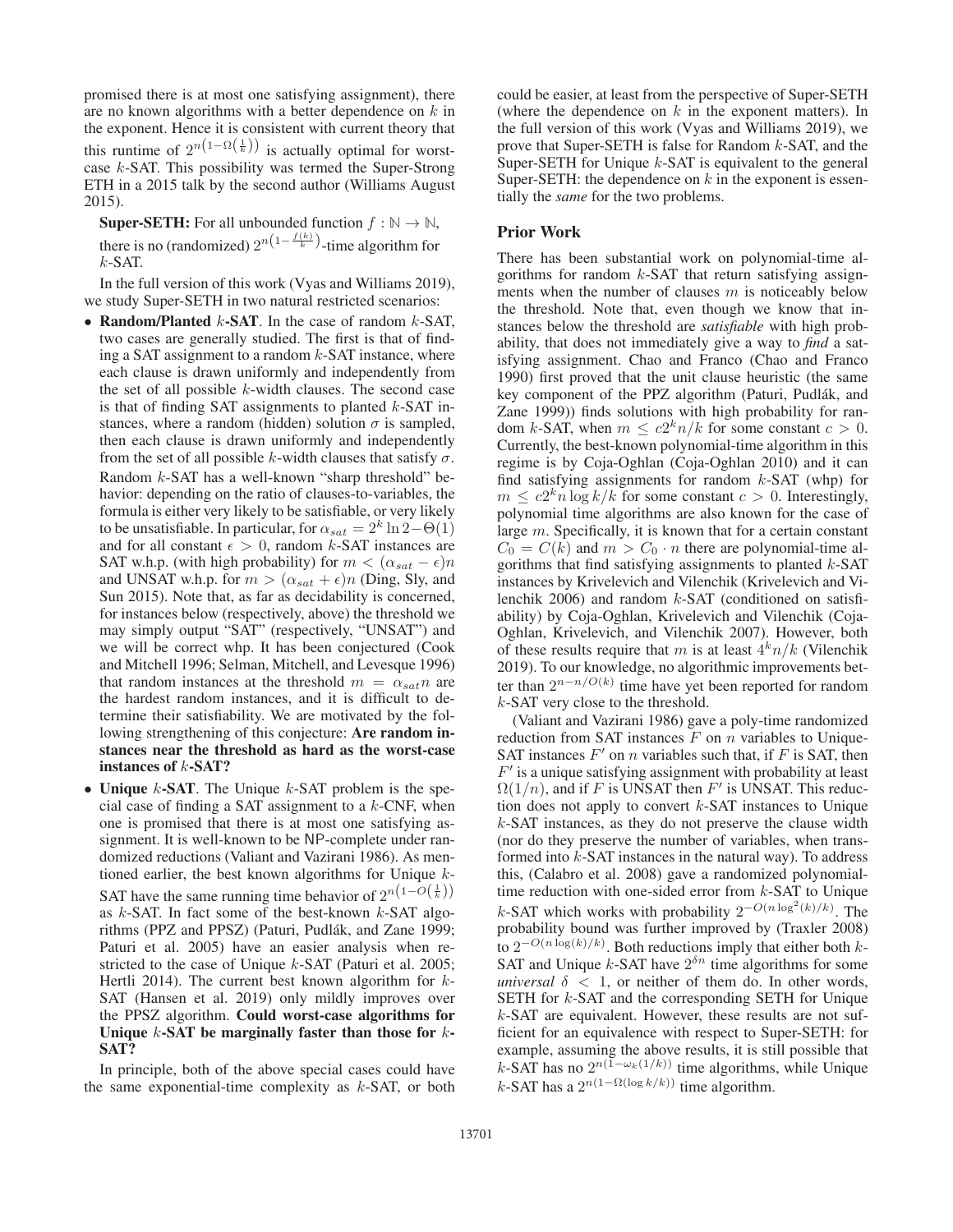#### Our Results

Average-Case  $k$ -SAT Algorithms First we present an algorithm breaking Super-Strong ETH for random k-SAT. In particular, we give a  $2^{n(1-\Omega(\frac{\log k}{k}))}$ -time algorithm which<br>finds a satisfying assignment for random-k-SAT (condifinds a satisfying assignment for random-k-SAT (conditioned on satisfiability) whp, for all values of  $m$ . In fact, our algorithm is an old one from the SAT algorithms literature: the PPZ algorithm of (Paturi, Pudlák, and Zane 1999).

In order to show that the PPZ algorithm solves random  $k$ -SAT faster, we first show that PPZ yields a faster algorithm for random *planted* k-SAT for large enough m.

Theorem 1. *There is a randomized algorithm that, given a* planted k*-SAT instance* F *on* n *variables and* m *clauses with* m > <sup>2</sup>k−<sup>1</sup> ln(2)*, outputs a satisfying assignment to*  $F$  in  $2^{n(1-\Omega(\frac{\log k}{k}))}$  time with  $1-2^{-\Omega(n(\frac{\log k}{k}))}$  probability (over the randomness in the planted k-SAT distribution and *(over the randomness in the planted* k*-SAT distribution, and the randomness of the algorithm).*

Next, we give an efficient reduction from random  $k$ -SAT (conditioned on satisfiability, we denote this distribution by  $R^+$ ) to planted k-SAT. Similar reductions/equivalences have been observed before in (Ben-Sasson, Bilu, and Gutfreund 2002; Achlioptas and Coja-Oghlan 2008).

Theorem 2. *Suppose there is an algorithm* A *for planted k-SAT on n variables and m clauses, for all*  $m \geq 2^k \ln 2(1 - \frac{1}{2})$  $f(k)/2$ )n, which finds a solution in time  $2^{n(1-f(k))}$  and *with probability*  $1 - 2^{-n} f^{(k)}$ , where  $1/k < f(k) = o_k(1)$ .<br>*Then for any m'* given a random k-SAT instance sampled *Then for any m', given a random k-SAT instance sampled* from  $R^+(n, k, m')$ , a satisfying assignment can be found in  $2^{n(1-\Omega(f(k)))}$  time with  $1-2^{-n\Omega(f(k))}$  probability  $2^{n(1-\Omega(f(k)))}$  *time with*  $1-2^{-n\Omega(f(k))}$  *probability.* 

Together, the two above theorems yield:

Theorem 3. *Given a random* k*-SAT instance* F *sampled* from  $R^+(n, k, m)$ , we can find a solution in  $2^{n(1-\Omega(\frac{\log k}{k}))}$ <br>time whn *time whp.*

Remark 1. *We obtain a randomized algorithm for random* k*-SAT which always reports UNSAT on unsatisfiable instances, and finds a SAT assignment whp on satisfiable instances. Feige's Hypothesis for* k*-SAT (Feige 2002) conjectures that there are no efficient* refutations *for random* k*-SAT above the threshold, i.e., there are no efficient algorithms which always report SAT on satisfiable instances, and report UNSAT on unsatisfiable instances with probability at least* 1/2*. Refuting Feige's hypothesis in our setting is an intriguing open problem.*

Our running time of  $2^{n(1-\Omega(\frac{\log k}{k}))}$  implies that at least e of the following are true: one of the following are true:

- $\bullet$  either the random instances of  $k$ -SAT at the threshold are *not* the hardest instances of k-SAT, or
- Super-Strong ETH is also false for worst-case  $k$ -SAT.

For the PPZ algorithm, it is known that there are instances of  $k$ -SAT for which PPZ requires a running time of  $2^{n(1-O(\frac{1}{k}))}$  (Pudlák, Scheder, and Talebanfard 2017). Thus we can say that with respect to the PPZ algorithm random we can say that, with respect to the PPZ algorithm, random k-SAT instances are *provably* more tractable than worst-case k-SAT instances. On the other hand, for the PPSZ algorithm

which essentially gives the current best known running time for k-SAT for large k, we only know  $2^{n(1-O(\frac{\log k}{k}))}$  lower<br>bounds (Pudlák, Scheder, and Talebanfard 2017), matching bounds (Pudlák, Scheder, and Talebanfard 2017), matching our upper bounds for the random case. Hence it is possible that PPSZ (or perhaps its recent improvement (Hansen et al. 2019)) actually runs in  $2^{n(1-\Omega(\frac{\log k}{k}))}$  time for worst-case  $k$ -SAT  $k$ -SAT.

Unique  $k$ -SAT Equivalence We present a "mildly exponential" time reduction from (worst-case)  $k$ -SAT to Unique k-SAT, showing that the runtime exponents of the two problems are essentially equivalent:

Theorem 4. An algorithm running in  $2^{(1-f(k)/k)n}$  time *for Unique* <sup>k</sup>*-SAT (where* <sup>f</sup>(k) *is unbounded) implies a*  $2(1-f(k)/k+O((\log f(k))/k))$ <sup>n</sup> time algorithm for k-SAT.

As mentioned earlier, the current best algorithm for  $k$ -SAT PPSZ (Paturi et al. 2005) has a much easier analysis for Unique  $k$ -SAT, and in fact it was an open question to show that its running time on general instances of  $k$ -SAT matches the running time for Unique  $k$ -SAT; this was eventually resolved by (Hertli 2014). Theorem 4 implies that, in order to obtain faster algorithms for  $k$ -SAT which break Super-Strong ETH, it is sufficient to restrict ourselves to Unique k-SAT, which might simplify the analysis as in the case of PPSZ.

## **Conclusion**

The proofs of our results can be found in the SAT'19 conference version (Vyas and Williams 2019). Since that paper appeared, another algorithm for random  $k$ -SAT has been announced (based on local search) that achieves a running time of  $2^{n(1-O(\log^2 k)/k)}$  (Lincoln and Yedidia 2019).

## References

Achlioptas, D., and Coja-Oghlan, A. 2008. Algorithmic barriers from phase transitions. In *Foundations of Computer Science, 2008. FOCS'08. IEEE 49th Annual IEEE Symposium on*, 793–802. IEEE.

Ben-Sasson, E.; Bilu, Y.; and Gutfreund, D. 2002. Finding a randomly planted assignment in a random 3cnf. *manuscript*.

Calabro, C.; Impagliazzo, R.; Kabanets, V.; and Paturi, R. 2008. The complexity of unique k-sat: An isolation lemma for k-cnfs. *Journal of Computer and System Sciences* 74(3):386–393.

Calabro, C.; Impagliazzo, R.; and Paturi, R. 2009. The complexity of satisfiability of small depth circuits. In *Parameterized and Exact Computation, 4th International Workshop, IWPEC 2009, Copenhagen, Denmark, September 10- 11, 2009, Revised Selected Papers*, 75–85.

Chan, T. M., and Williams, R. 2016. Deterministic apsp, orthogonal vectors, and more: Quickly derandomizing razborov-smolensky. In *Proceedings of the Twenty-Seventh Annual ACM-SIAM Symposium on Discrete Algorithms, SODA 2016, Arlington, VA, USA, January 10-12, 2016*, 1246–1255.